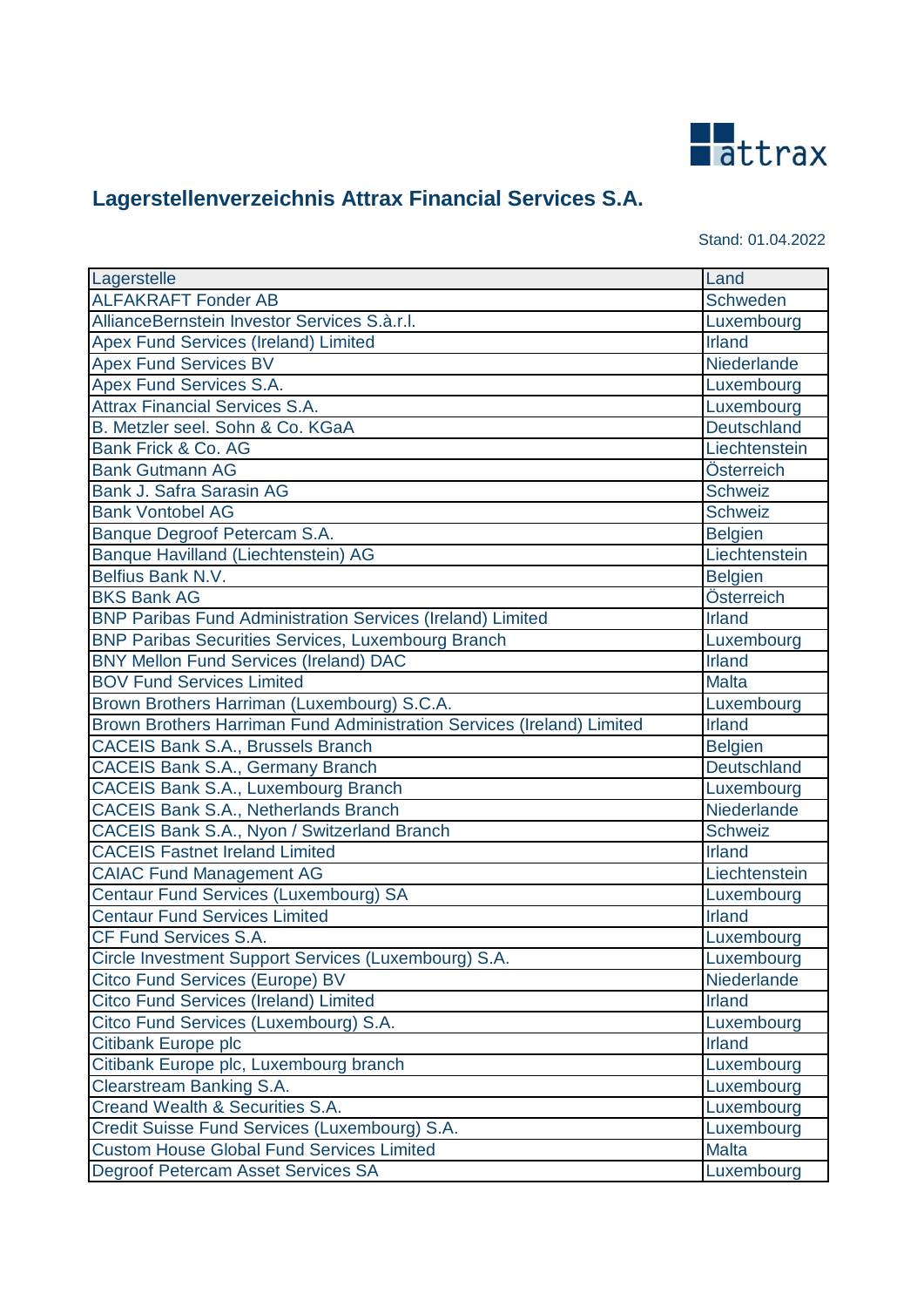

Stand: 01.04.2022

| Lagerstelle                                             | Land               |
|---------------------------------------------------------|--------------------|
| DWS Investment S.A.                                     | Luxembourg         |
| <b>DZ Bank AG</b>                                       | Deutschland        |
| DZ PRIVATBANK (Schweiz) AG                              | <b>Schweiz</b>     |
| DZ PRIVATBANK S.A.                                      | Luxembourg         |
| E. Gutzwiller & Cie, Banquiers AG                       | Schweiz            |
| E. Oehman J.or Fonder AB                                | Schweden           |
| <b>Erste Group Bank AG</b>                              | Österreich         |
| <b>Etica Sgr</b>                                        | <b>Italien</b>     |
| <b>European Depositary Bank SA</b>                      | Luxembourg         |
| European Fund Administration S.A. (EFA)                 | Luxembourg         |
| Evli Bank plc                                           | Finnland           |
| <b>Fexserv Fund Services Limited</b>                    | <b>Malta</b>       |
| <b>FIL Fondsbank GmbH</b>                               | <b>Deutschland</b> |
| FIL Investment Management (Luxembourg) S.A.             | Luxembourg         |
| <b>Finexis SA</b>                                       | Luxembourg         |
| Fondsdepot Bank GmbH                                    | <b>Deutschland</b> |
| Frankfurter Bankgesellschaft (Schweiz) AG               | <b>Schweiz</b>     |
| Franklin Templeton International Services S.à.r.l.      | Luxembourg         |
| FundPartner Solutions (Europe) S.A.                     | Luxembourg         |
| <b>GAM Fund Management Limited</b>                      | <b>Irland</b>      |
| Hauck & Aufhäuser Fund Services S.A.                    | Luxembourg         |
| Hauck Aufhäuser Lampe Privatbank AG                     | Deutschland        |
| Hedgeserv (Luxembourg) S.à.r.l.                         | Luxembourg         |
| <b>HSBC Bank plc</b>                                    | Großbritannien     |
| HSBC Continental Europe SA, Luxembourg Branch           | Luxembourg         |
| <b>HSBC Securities Services (Ireland) DAC</b>           | <b>Irland</b>      |
| <b>HSBC Trinkaus &amp; Burkhardt AG</b>                 | Deutschland        |
| <b>Hypo Vorarlberg Bank AG</b>                          | Österreich         |
| International Financial Data Services (Ireland) Limited | <b>Irland</b>      |
| International Financial Data Services (Luxembourg) S.A. | Luxembourg         |
| J.P. Morgan Administration Services (Ireland) Limited   | <b>Irland</b>      |
| J.P. Morgan Hedge Fund Services (Ireland) Limited       | <b>Irland</b>      |
| J.P. Morgan SE, Luxembourg Branch                       | Luxembourg         |
| <b>Jyske Bank A/S</b>                                   | <b>Dänemark</b>    |
| Landesbank Baden-Württemberg AdöR                       | Deutschland        |
| Landesbank Hessen-Thüringen Girozentrale AdöR           | Deutschland        |
| <b>LGT Bank in Liechtenstein AG</b>                     | Liechtenstein      |
| Liechtensteinische Landesbank (Österreich) AG           | Österreich         |
| Liechtensteinische Landesbank AG                        | Liechtenstein      |
| Link Fund Administrators (Ireland) Limited              | <b>Irland</b>      |
| <b>Link Fund Administrators Limited</b>                 | Großbritannien     |
| <b>Louvre Fund Services Limited</b>                     | Großbritannien     |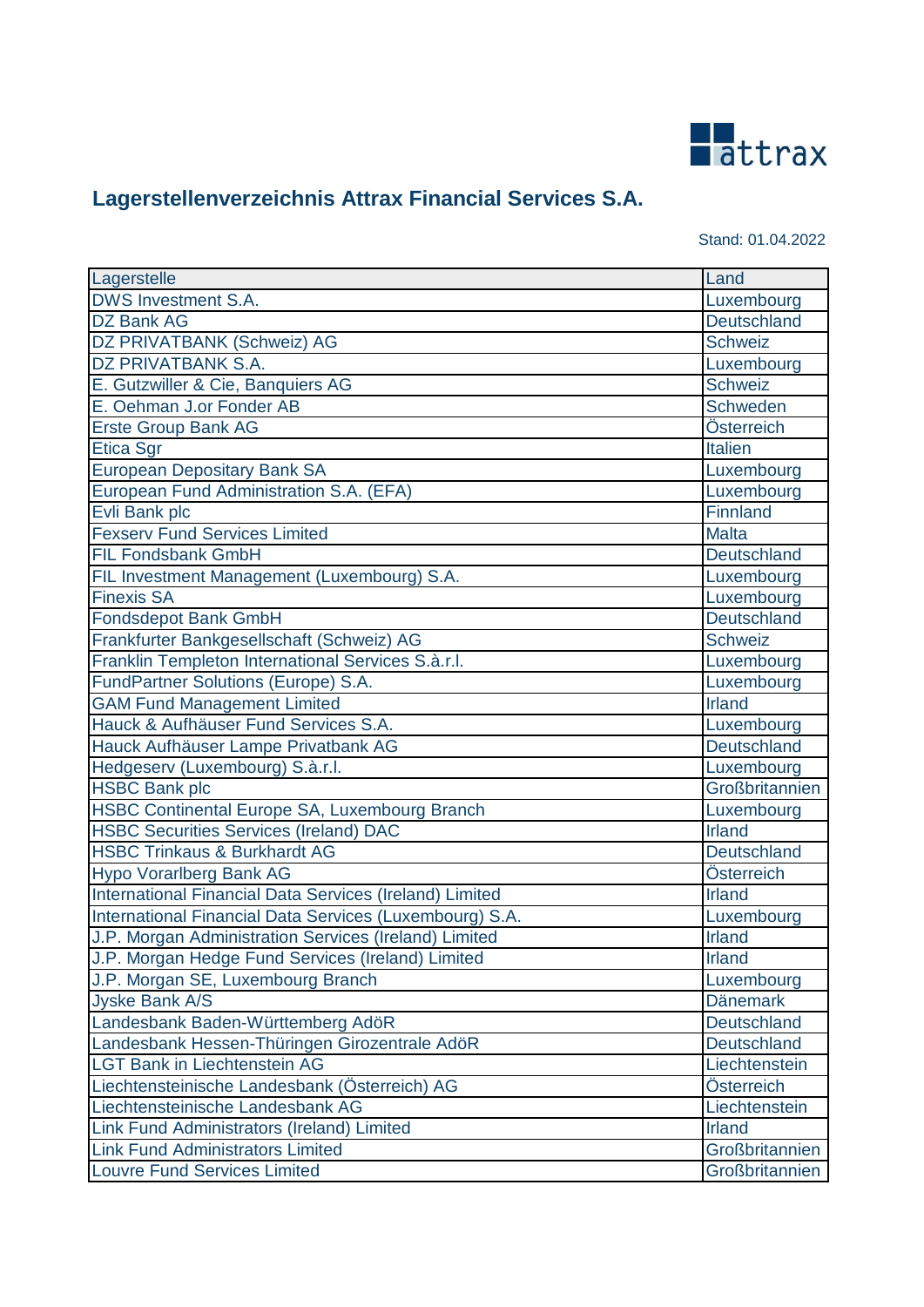

| Stand: 01.04.2022 |  |  |  |
|-------------------|--|--|--|
|-------------------|--|--|--|

| Lagerstelle                                                                          | Land               |
|--------------------------------------------------------------------------------------|--------------------|
| M.M.Warburg & CO (AG & Co.) KGaA                                                     | <b>Deutschland</b> |
| Maples Fund Services (Ireland) Limited                                               | <b>Irland</b>      |
| Max Heinr. Sutor oHG (Sutor Bank)                                                    | <b>Deutschland</b> |
| Mitsubishi UFJ Investor Services & Banking (Luxembourg) S.A.                         | Luxembourg         |
| Moventum S.C.A.                                                                      | Luxembourg         |
| <b>MUFG Alternative Fund Services (Ireland) Limited</b>                              | <b>Irland</b>      |
| <b>MUFG Fund Services (Ireland) Limited</b>                                          | <b>Irland</b>      |
| navAXX S.A.                                                                          | Luxembourg         |
| Nordea Bank S.A.                                                                     | Luxembourg         |
| <b>Norse Forvalting AS</b>                                                           | Norwegen           |
| Northern Trust Global Services SE, Luxembourg Branch                                 | Luxembourg         |
| Northern Trust Global Services SE, UK Branch                                         | Großbritannien     |
| Northern Trust International Fund Administration Services (Guernsey) Limited         | Großbritannien     |
| Northern Trust International Fund Administration Services (Ireland) Limited          | <b>Irland</b>      |
| Oberösterreichische Landesbank Aktiengesellschaft (HYPO Oberösterreich)              | Österreich         |
| ODDO BHF Asset Management (Lux) SA                                                   | Luxembourg         |
| Raiffeisen Bank International AG                                                     | Österreich         |
| RBC Investor Services Bank S.A.                                                      | Luxembourg         |
| RBC Investor Services Bank S.A., Esch-sur-Alzette, Zweigniederlassung Zürich Schweiz |                    |
| <b>RBC Investor Services Ireland Limited</b>                                         | <b>Irland</b>      |
| SAVA Infond, družba za upravljanje, d.o.o.                                           | Slowenien          |
| <b>Schelhammer Capital Bank AG</b>                                                   | Österreich         |
| SEI Investments - Global Fund Services Limited                                       | <b>Irland</b>      |
| Šiaulių Bankas AB                                                                    | Litauen            |
| <b>Simplicity AB</b>                                                                 | Schweden           |
| <b>SKAGEN AS</b>                                                                     | Norwegen           |
| <b>SMT Fund Services (Ireland) Limited</b>                                           | <b>Irland</b>      |
| Société Générale Luxembourg S.A.                                                     | Luxembourg         |
| Société Générale Securities Services, SGSS (Ireland) Limited                         | <b>Irland</b>      |
| <b>SS&amp;C (Luxembourg) SARL</b>                                                    | Luxembourg         |
| <b>SS&amp;C Financial Services (Ireland) Limited</b>                                 | <b>Irland</b>      |
| <b>SS&amp;C Financial Services Europe Limited</b>                                    | Großbritannien     |
| Stadtsparkasse München AdöR                                                          | <b>Deutschland</b> |
| State Street Bank International GmbH, Luxembourg Branch                              | Luxembourg         |
| State Street Bank International GmbH, Zurich Branch                                  | <b>Schweiz</b>     |
| <b>State Street Fund Services (Ireland) Limited</b>                                  | <b>Irland</b>      |
| <b>Swedbank AS</b>                                                                   | <b>Estland</b>     |
| <b>Swiss Financial Services (Ireland) Limited</b>                                    | <b>Irland</b>      |
| T. Bailey Fund Services Limited                                                      | Großbritannien     |
| The Bank of New York Mellon (International) Limited                                  | Großbritannien     |
| The Bank of New York Mellon SA/NV, Luxembourg Branch                                 | Luxembourg         |
| <b>Trident Fund Services (Malta) Limited</b>                                         | <b>Malta</b>       |